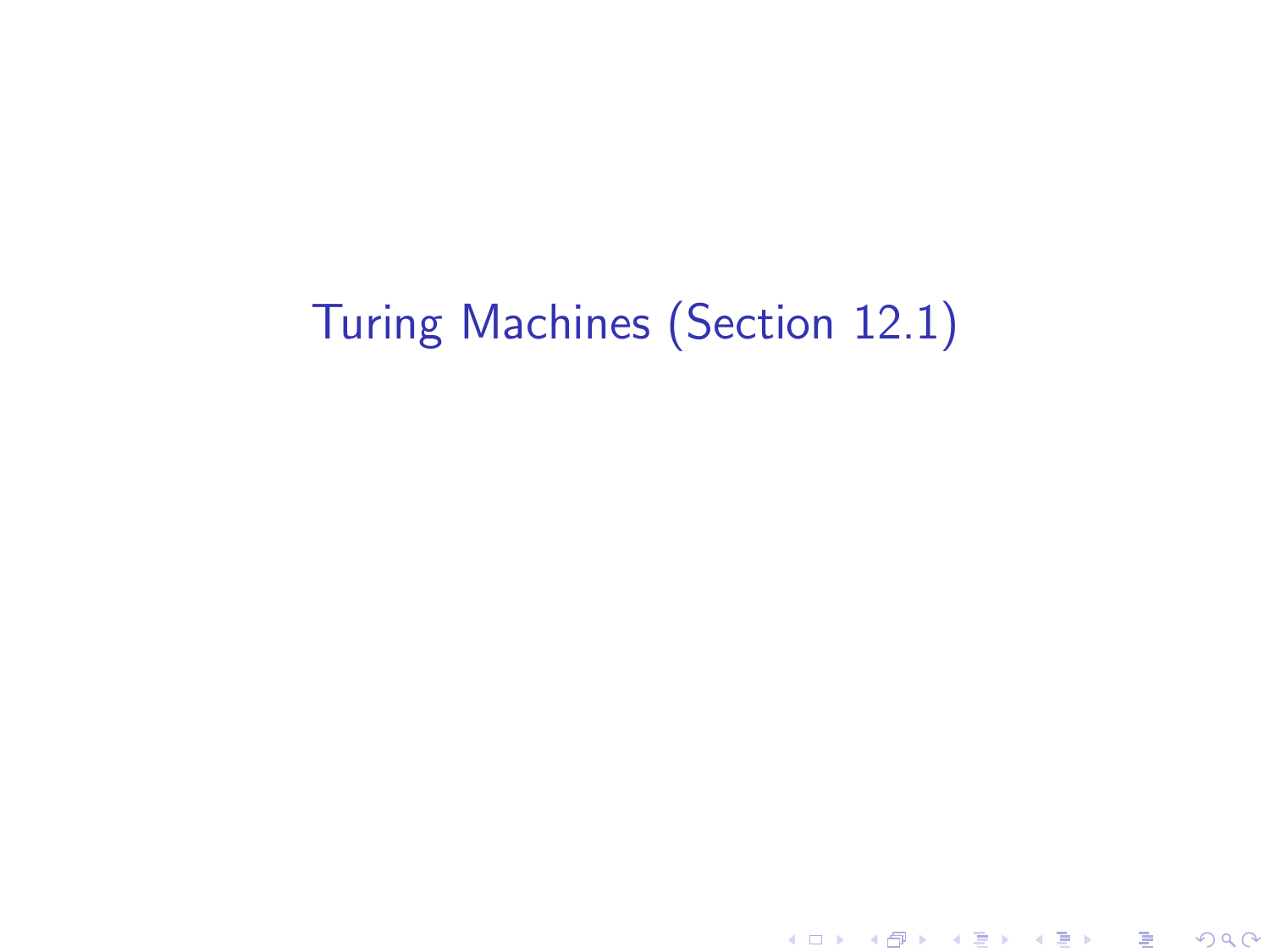# Turing Machines

• A Turing Machine (TM) is a simple computer that has an infinite amount of storage in the form of cells on an infinite tape. There is a control unit that contains a finite set of state transition instructions.

K ロ ▶ K @ ▶ K 할 > K 할 > 1 할 > 1 이익어

$$
\cdots \qquad \qquad \boxed{\qquad b \quad b \quad a \qquad } \cdots \quad \text{Input/Output~ Tape}
$$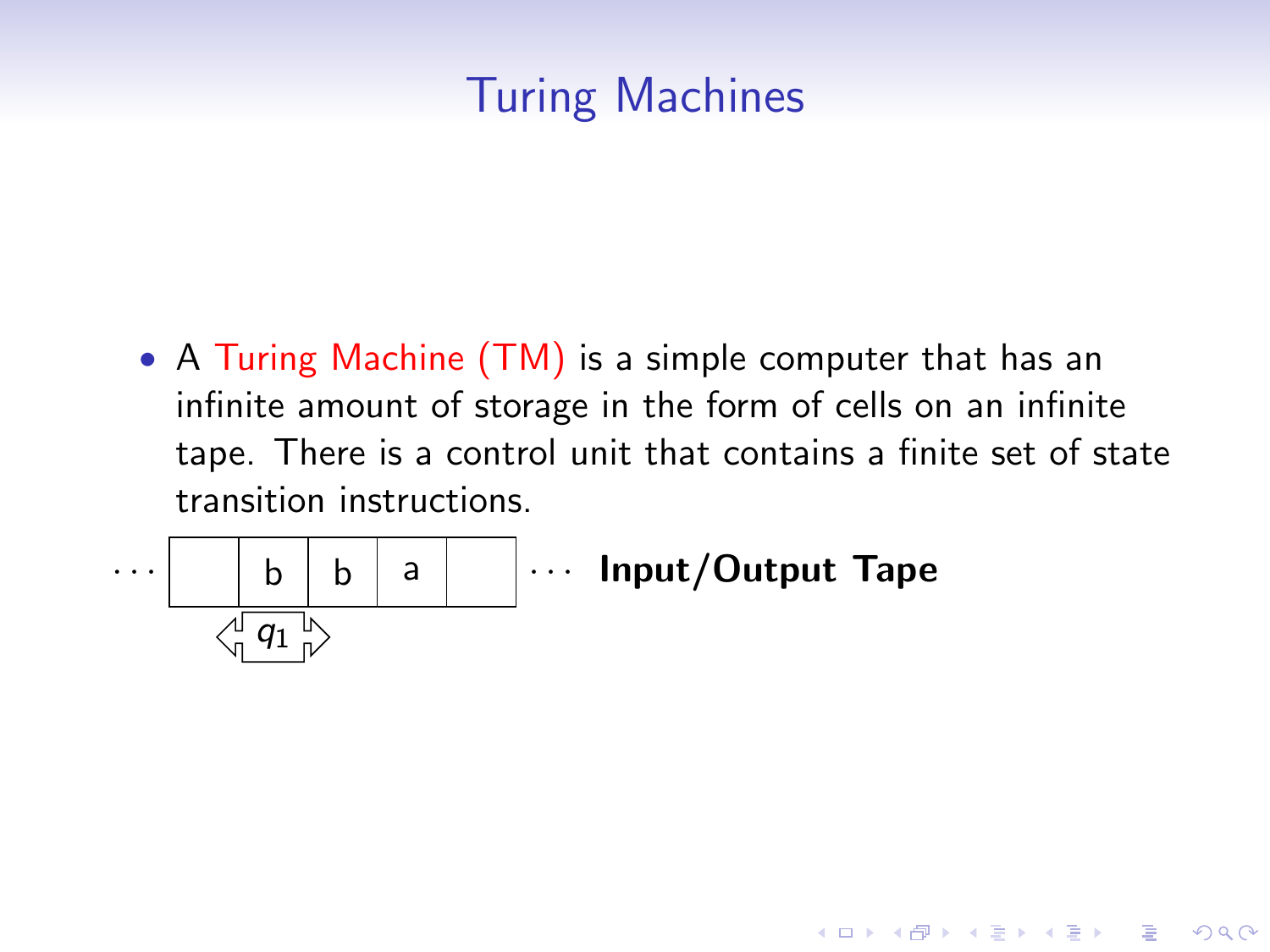# TM Operation

- A instruction reads the symbol in the current tape cell, writes a symbol to the same cell, and then moves the tape head one cell left or right or remains at the same cell, after which the machine enters a new state.
- Assumptions:
	- The symbol Λ denotes a blank cell.
	- The tape head is initially at the left end of a nonempty input string (unless specified otherwise).
	- There is a designated start state.
	- There is one "halt" state.
	- The moves are denoted by  $L, S, R$  for move left, stay and move right.

4 D > 4 P + 4 B + 4 B + B + 9 Q O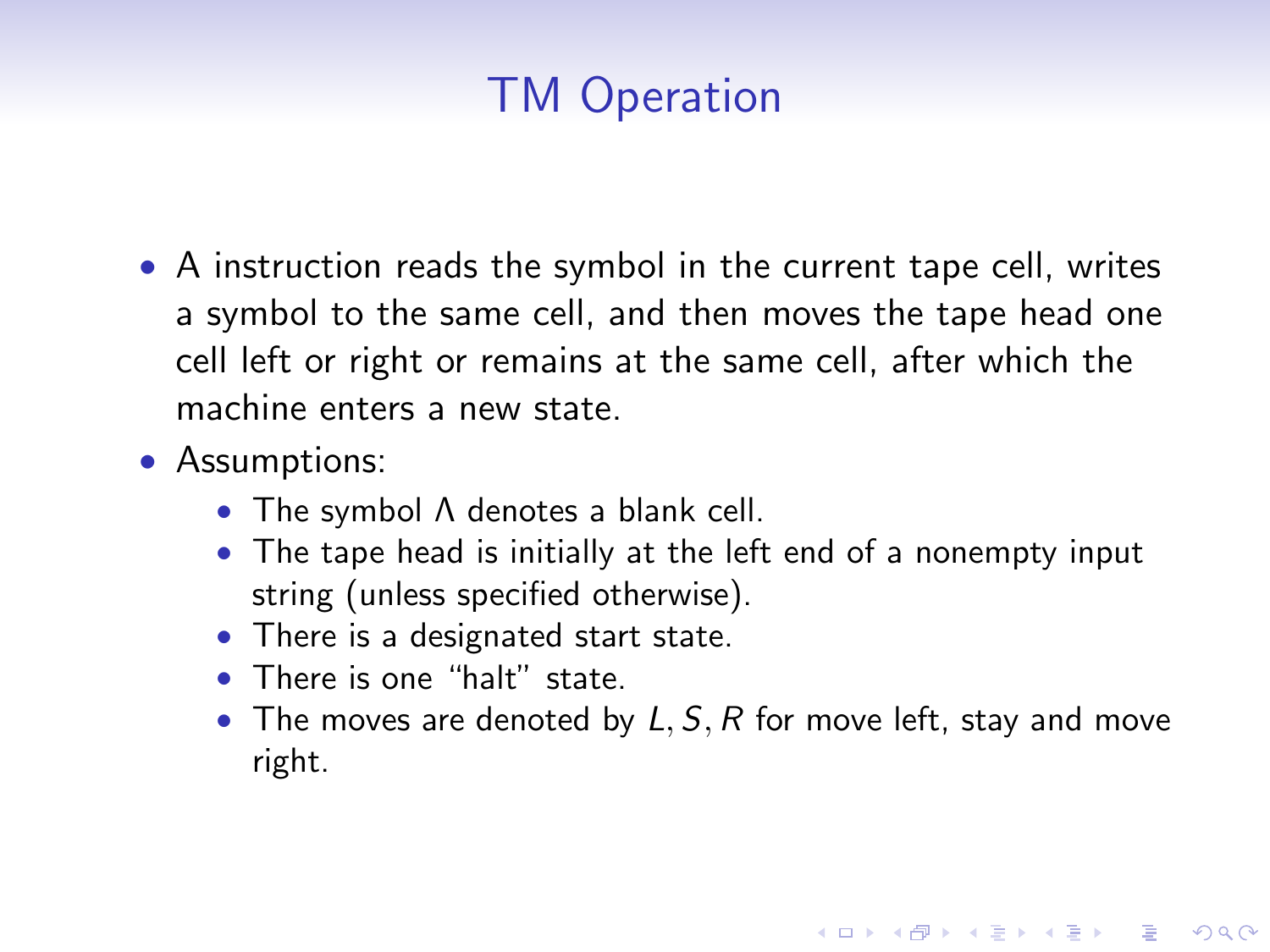# TM Operations continued

• Instructions are represented in graphical form or as 5-tuples, as shown:



K ロ ▶ K @ ▶ K 할 > K 할 > 1 할 > 1 이익어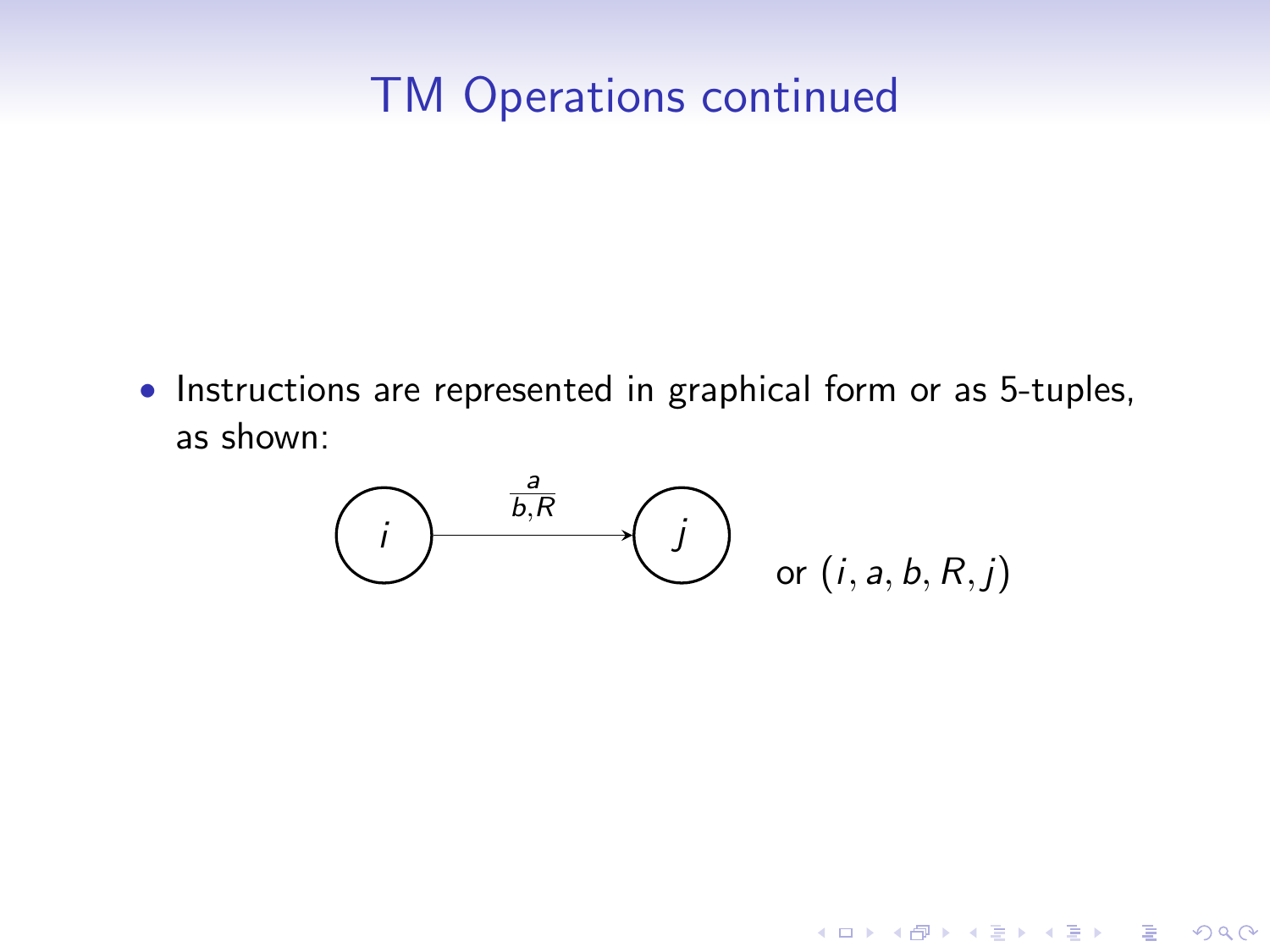# Acceptance

- An input string on the tape is *accepted* by the TM if the machine enters the halt state. The *language* of a TM is the set of strings accepted by the machine.
- Example: What is the language of the following simple TM:

 $\bullet$   $(0, a, a, R, \text{halt})$ 

• Answer: If the input string begins with the letter a, then the TM executes the instruction and halts. So the string is accepted. Therefore the language of the TM is the set of all strings that begin with the letter a.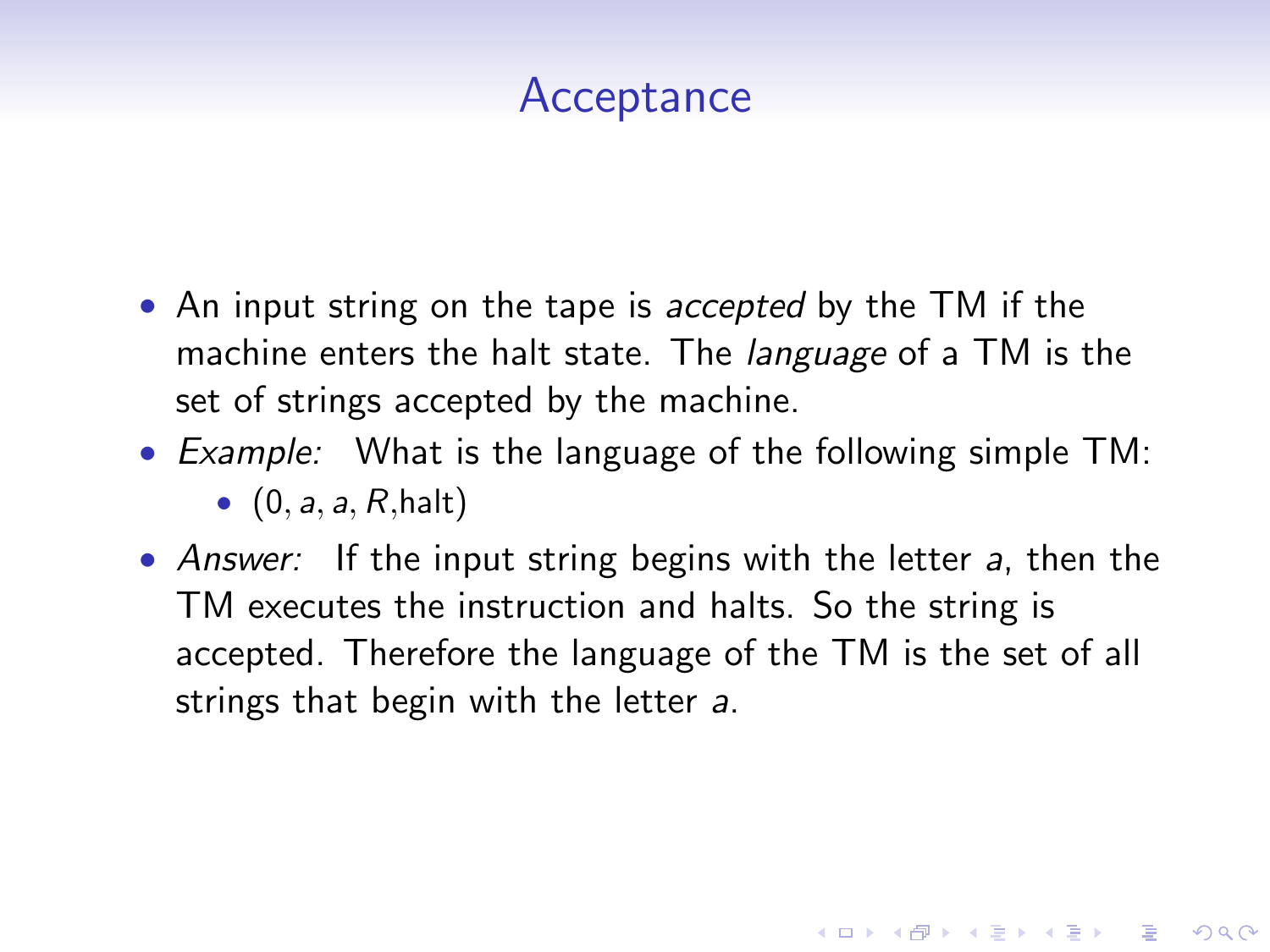

• Construct a TM to accept the language  $\{ab^n | n \in \mathbb{N}\}\$ 

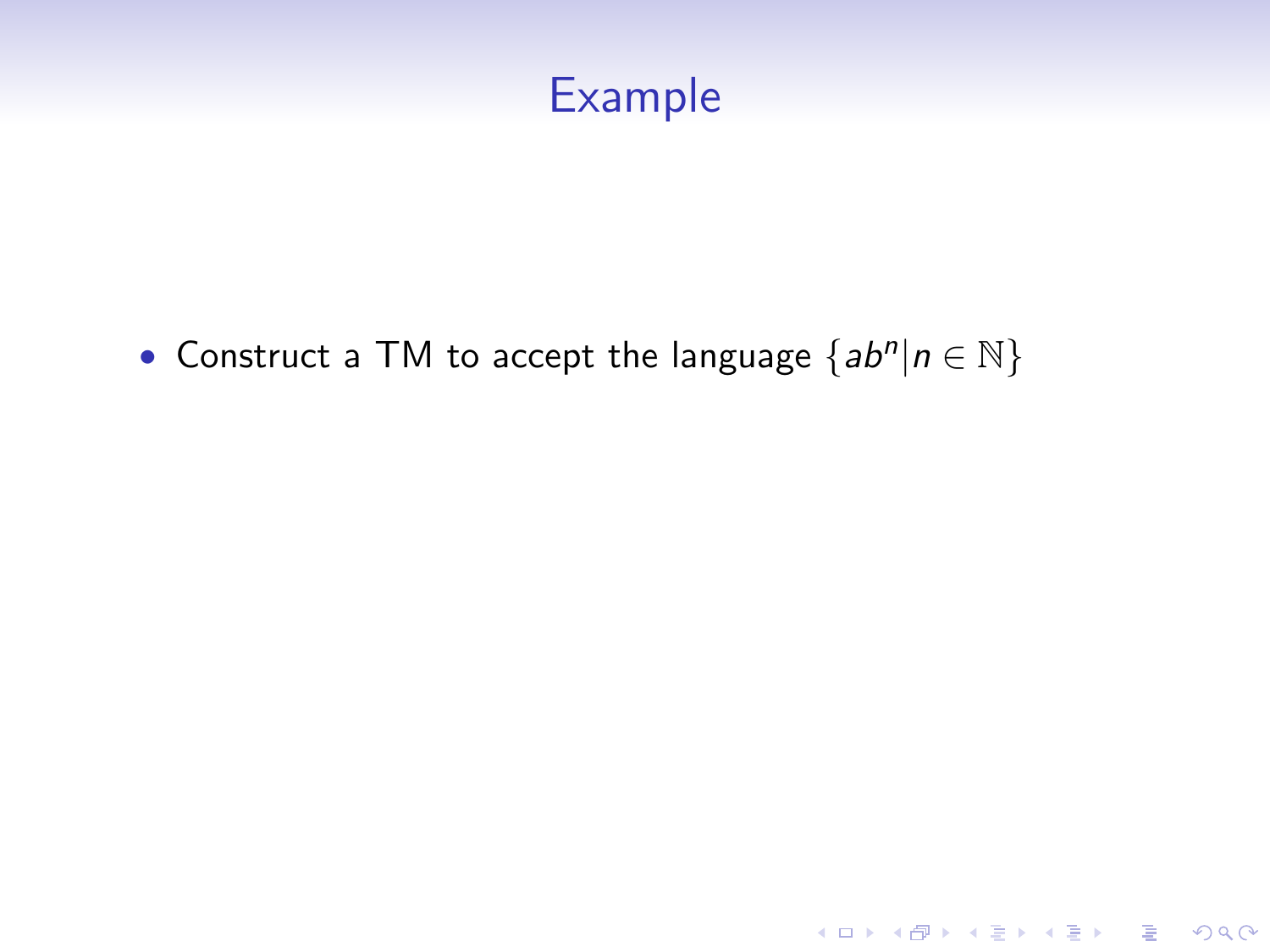# Example

- Construct a TM to accept the language  $\{ab^n | n \in \mathbb{N}\}\$
- Solution: Let the start state be state 0. The idea is to see whether  $a$  is in the current cell. If so, move right to scan  $b$ 's until Λ is found.

- $(0, a, a, R, 1)$
- $\bullet$   $(1, \Lambda, \Lambda, S, \text{halt})$
- $(1, b, b, R, 1)$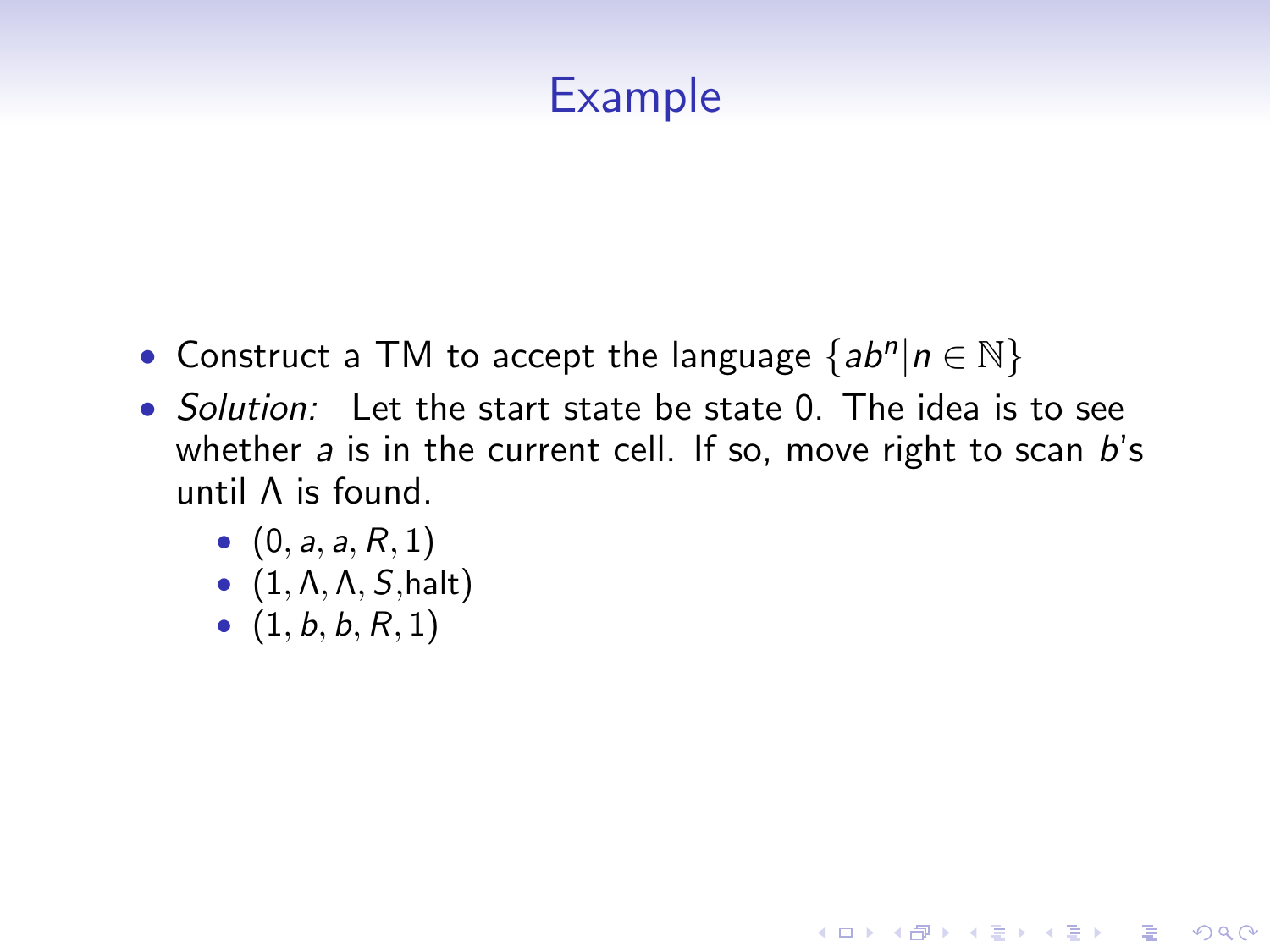#### Another Example

イロト イ御 トイミト イミト ニミー りんぴ

• Contruct a TM to accept the language  ${ab^n a | n \in \mathbb{N}}$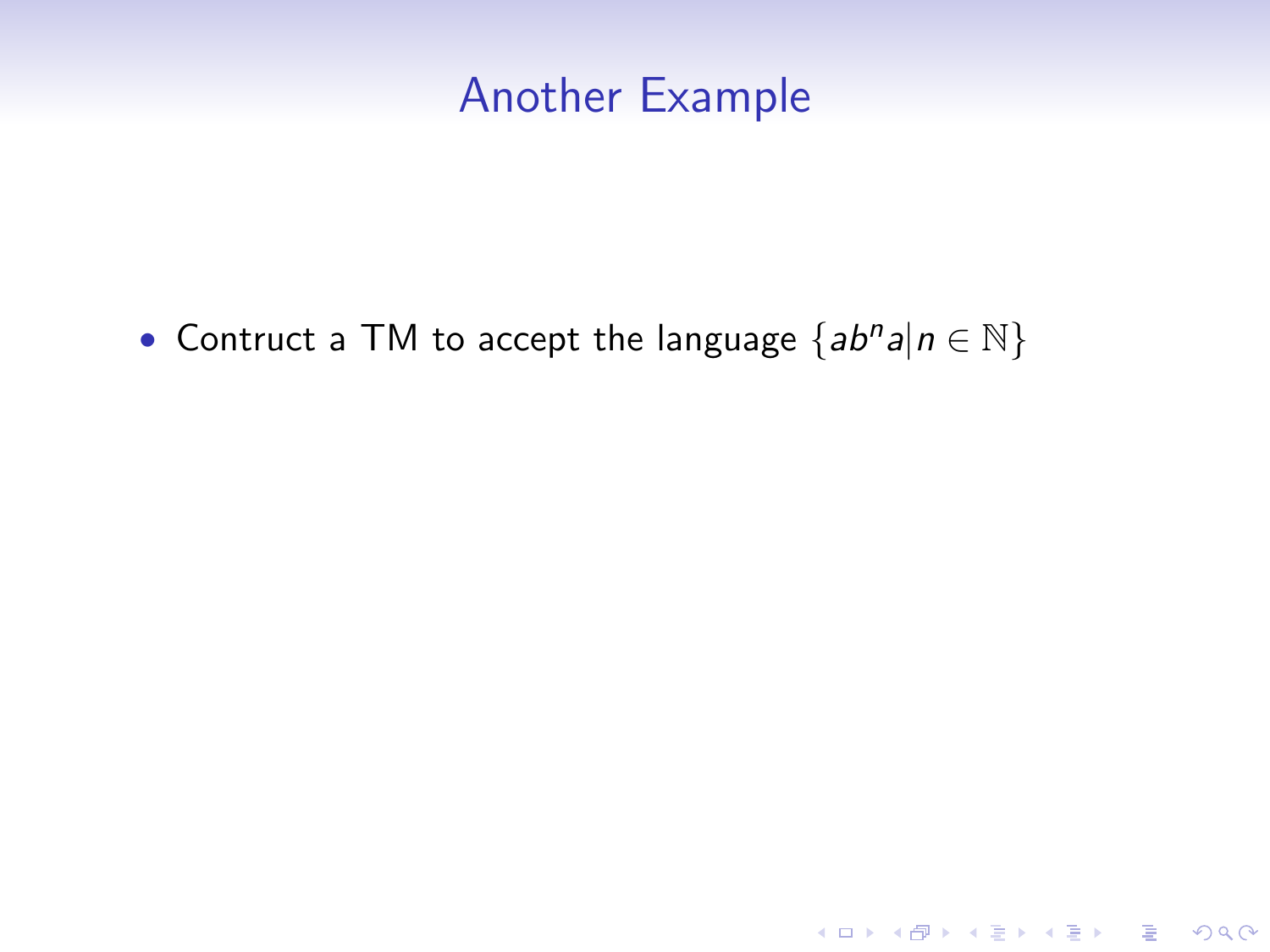### Another Example

- Contruct a TM to accept the language  ${ab^n a | n \in \mathbb{N}}$
- Solution: Let the start state be 0. The idea is to see whether a is in the current cell. If so, move right to scan b's until a is found. Then make sure there is  $\Lambda$  to the right.

- $(0, a, a, R, 1)$
- $(1, a, a, R, 2)$
- $(1, b, b, R, 1)$
- $\bullet$  (2,  $\Lambda$ ,  $\Lambda$ ,  $S$ , halt)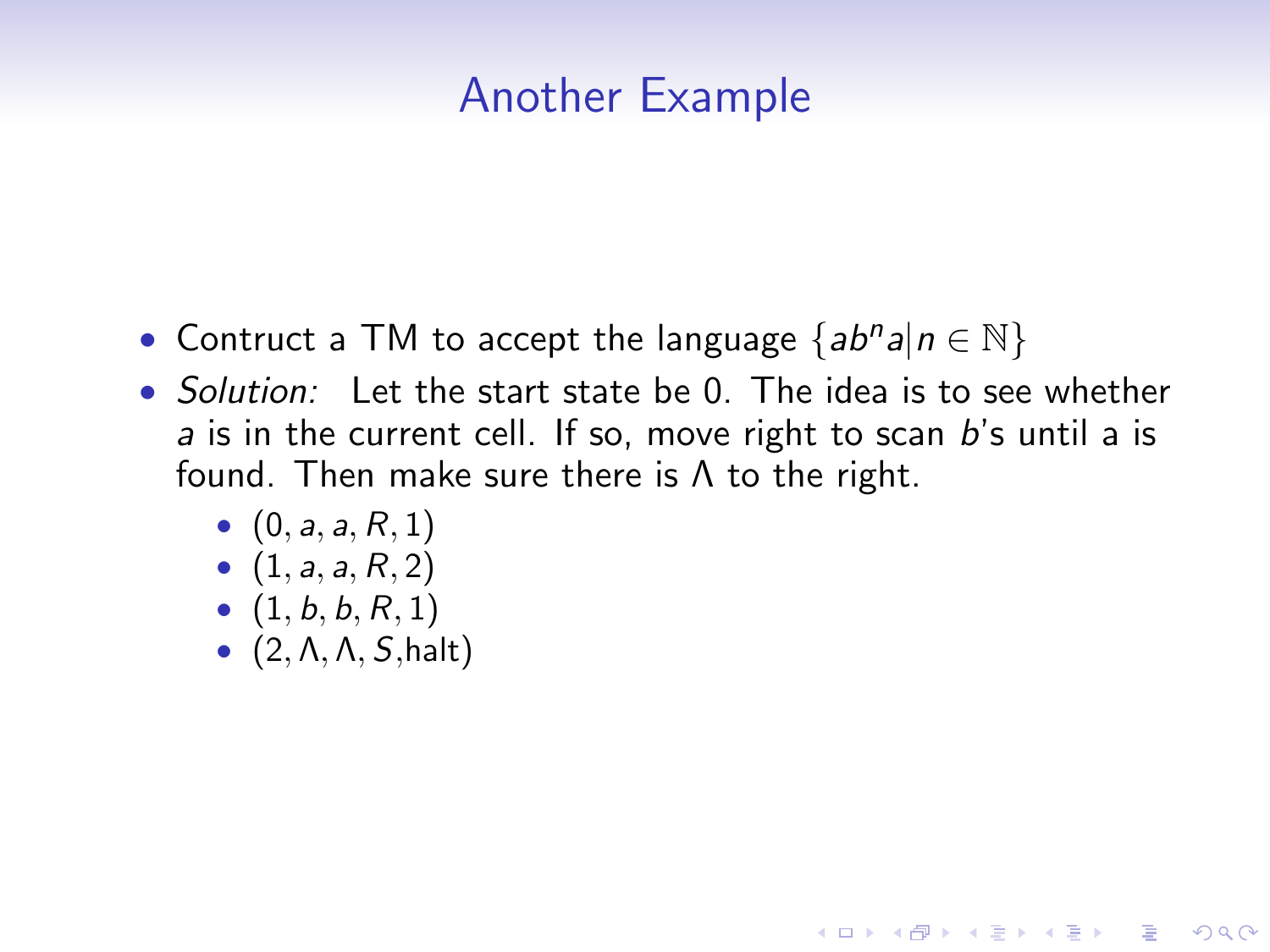### Yet Another Example

• Construct a TM to accept the language of the regular expression  $a(a + b)^*$ .

K ロ ▶ K @ ▶ K 할 > K 할 > 1 할 > 1 ⊙ Q Q ^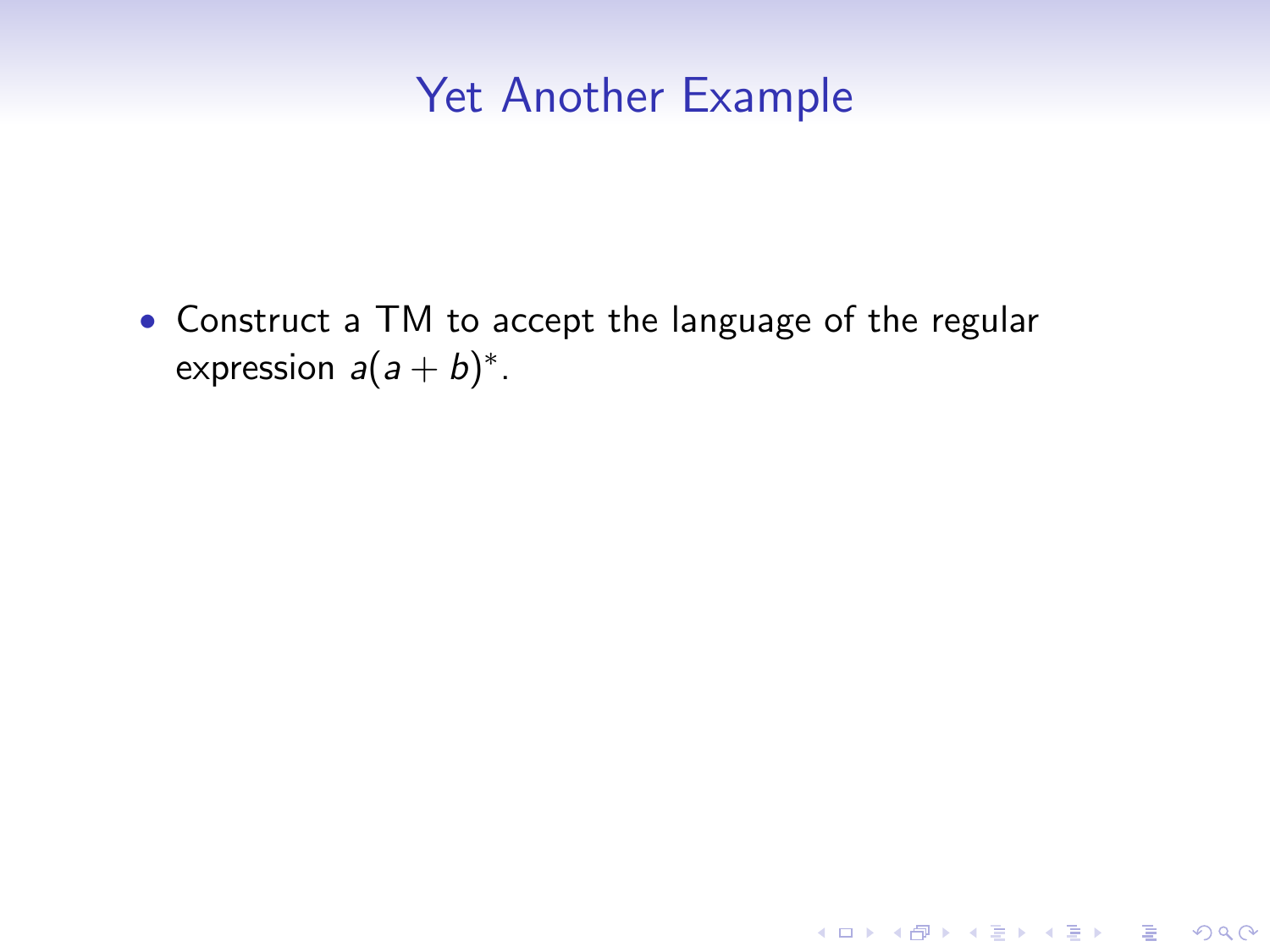## Yet Another Example

- Construct a TM to accept the language of the regular expression  $a(a + b)^*$ .
- Solution: Let the start state be state 0. The idea is to see whether a is in the current cell. If so, move right to scan any a's or b's until Λ is found.

- $(0, a, a, R, 1)$
- $(1, a, a, R, 1)$
- $(1, b, b, R, 1)$
- $\bullet$   $(1, \Lambda, \Lambda, S, \text{halt})$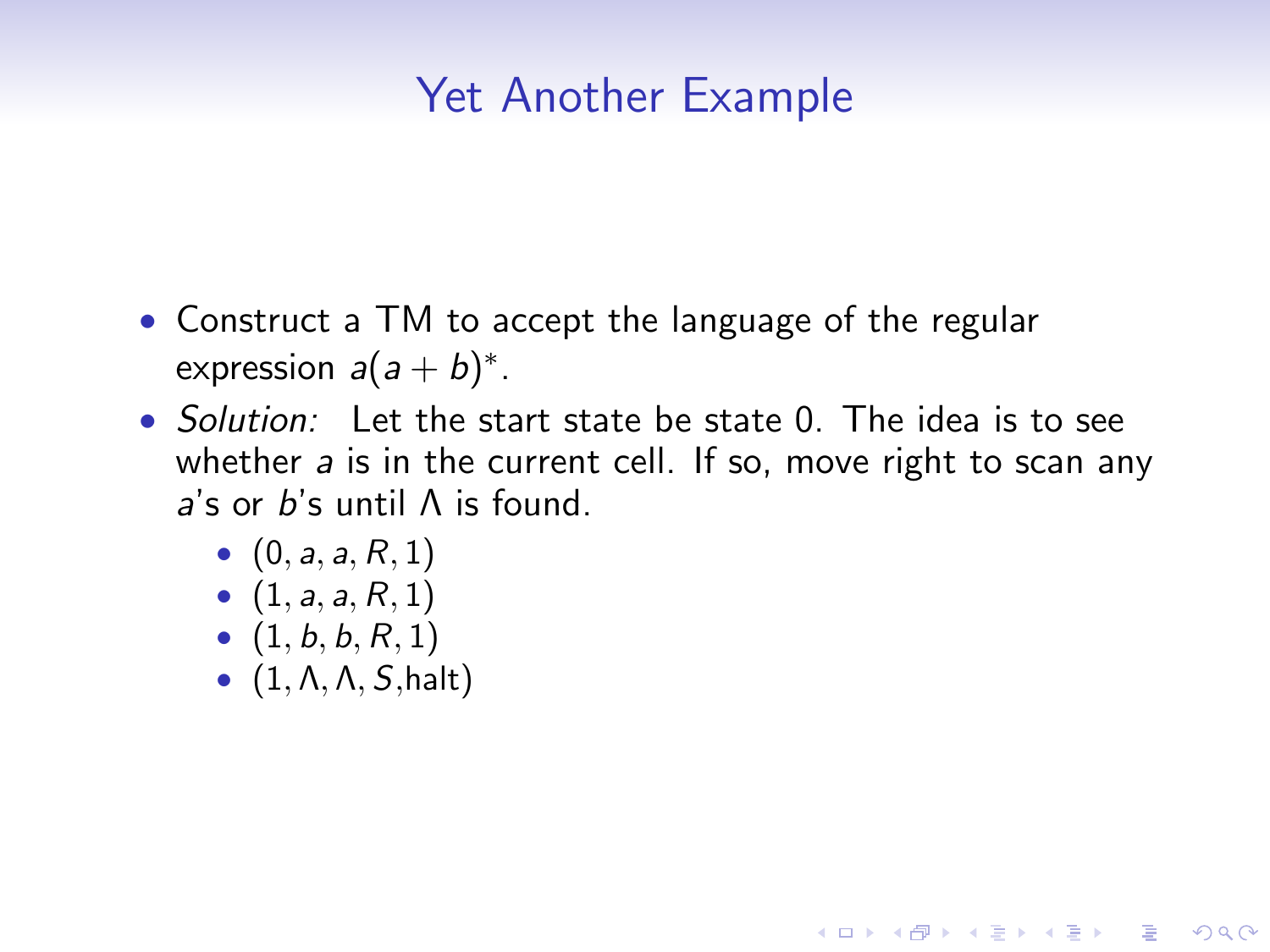### Context-free language

K ロ ▶ K @ ▶ K 할 ▶ K 할 ▶ | 할 | ⊙Q @

• Find a TM to accept  $\{a^n b^n | n \in \mathbb{N}\}.$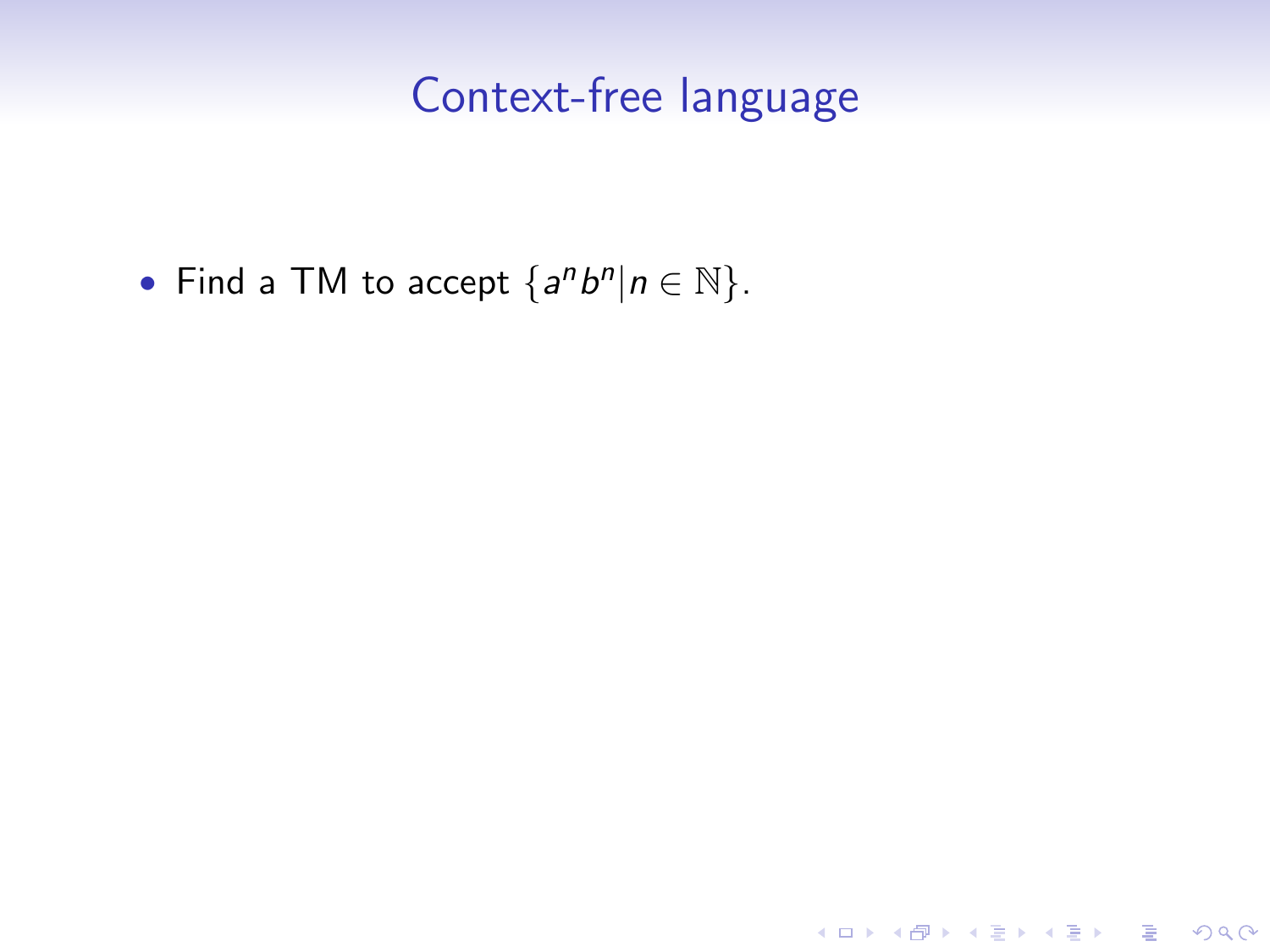## Context-free language

- Find a TM to accept  $\{a^n b^n | n \in \mathbb{N}\}.$
- Solution: Let the start state be state 0. The idea is to see whether a is in the current cell. If so, write  $X$  and scan right looking for a  $b$  to replace by  $Y$ .

4 0 > 4 4 + 4 3 + 4 3 + 5 + 9 4 0 +

- $(0, \Lambda, \Lambda, S, \text{halt})$  accept  $\Lambda$
- $(0, a, X, R, 1)$  mark a with X
- $\bullet$  (0, Y, Y, R, 3) no more a's
- Scan right looking for  $b$  to pair with  $a$ :
	- $(1, a, a, R, 1)$
	- $(1, Y, Y, R, 1)$
	- $(1, b, Y, L, 2)$  mark b with Y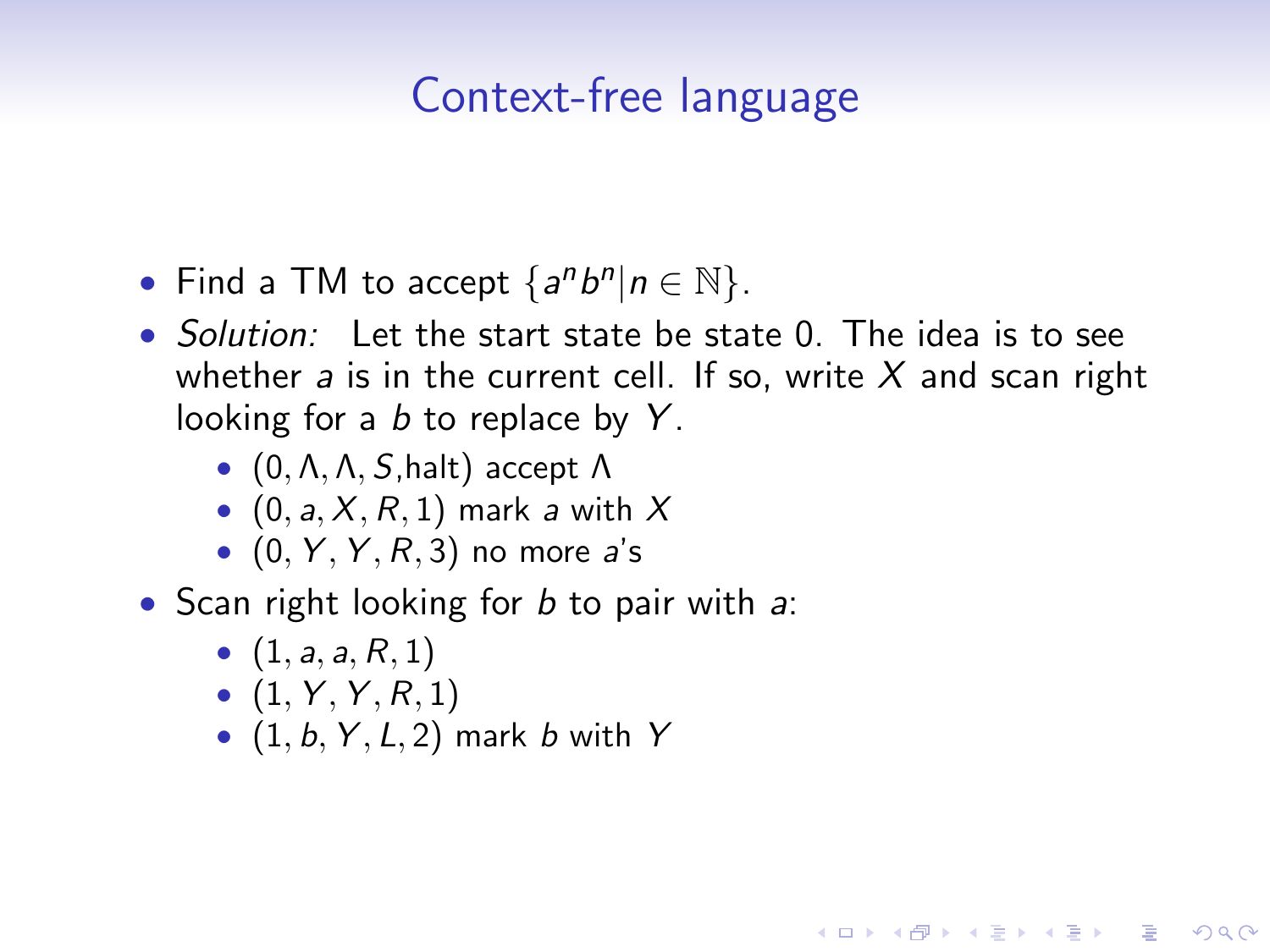# **Continued**

- Scan back left looking for  $X$ :
	- $(2, a, a, L, 2)$
	- $(2, Y, Y, L, 2)$
	- $(2, X, X, R, 0)$
- Scan right looking for Λ and halt:
	- $(3, Y, Y, R, 3)$
	- $\bullet$  (3,  $\Lambda$ ,  $\Lambda$ ,  $S$ , halt)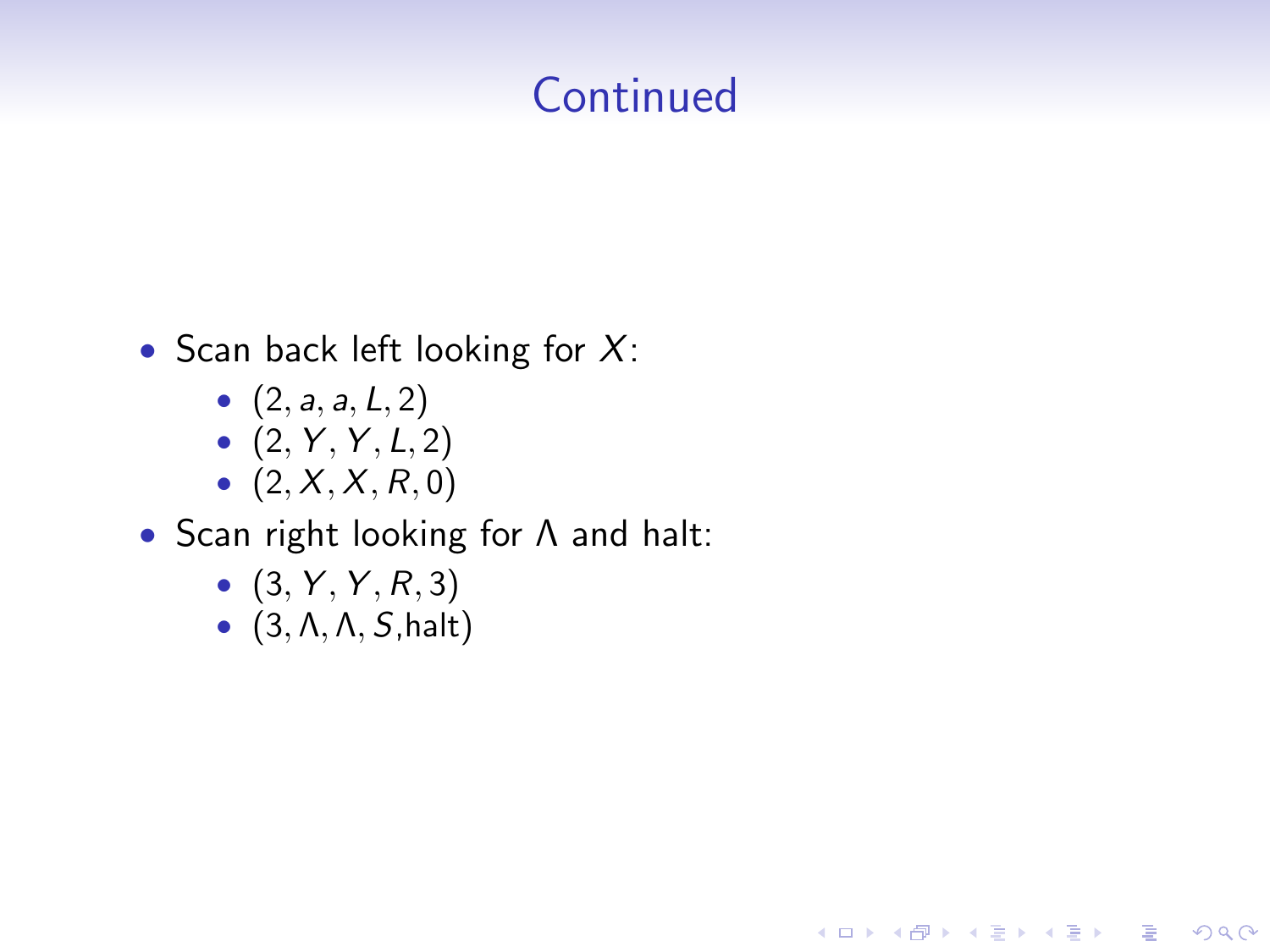#### TMs are Powerful

- We can generalize the preceding example to a TM that accepts the non-context-free language  $\{a^n b^n c^n | n \in \mathbb{N}\}$ . A complete example of this is in the book on page 837.
- An informal description of the algorithm: If the current cell is empty, then halt with success. Otherwise, if the current cell contains a, then write an  $X$  in the cell and scan right, looking for a corresonding  $b$  to the right of any  $a$ 's and replace it with  $Y$ . Then continue scanning to the right, looking for a corresponding  $c$  to the right of any  $b$ 's and replace it by  $Z$ . Now scan left to the  $X$  and see whether there is an  $a$  to its right. If so, then start the process again. If there are no a's, then scan right to make sure there are no  $b$ 's or  $c$ 's.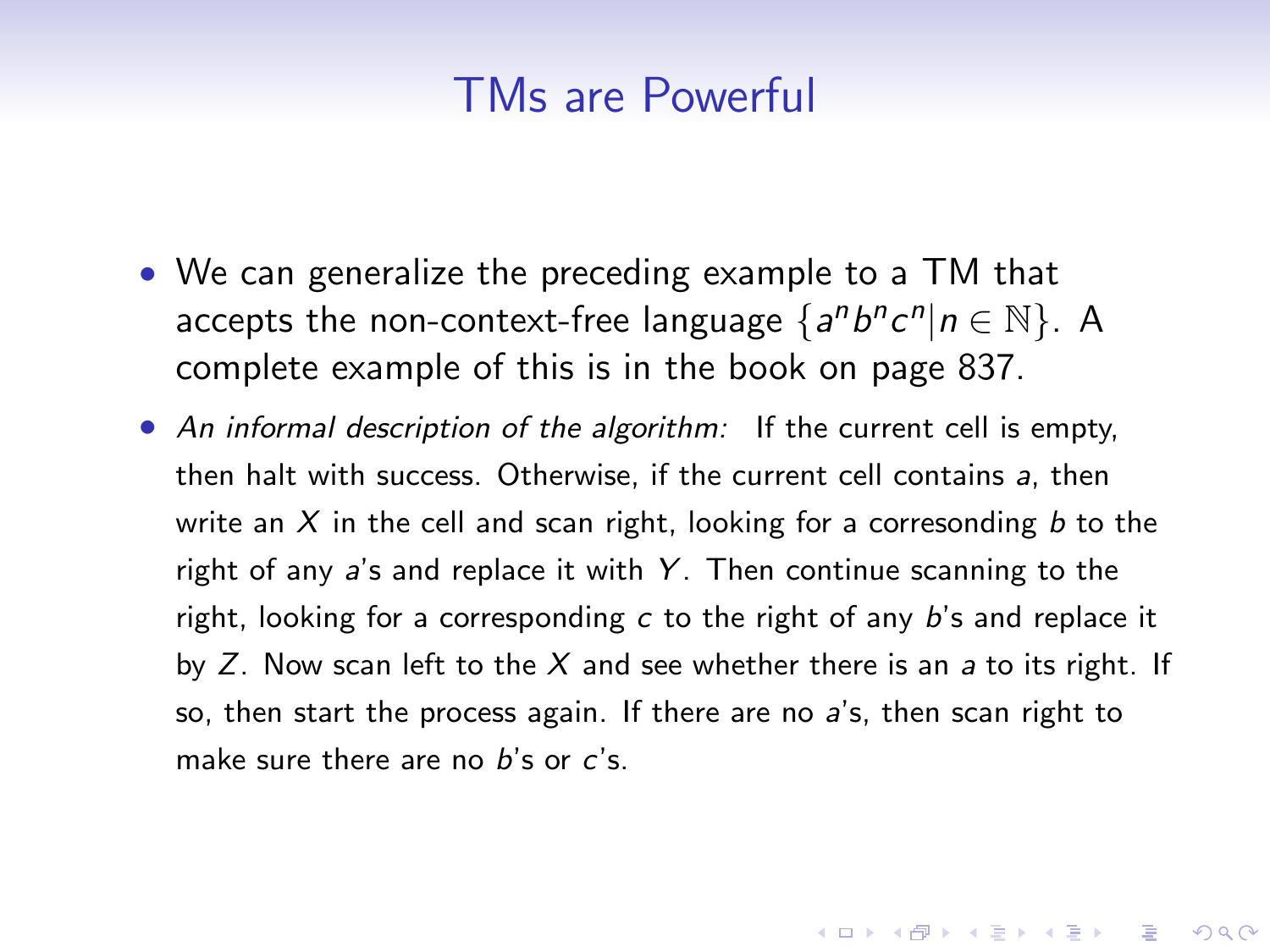## Turing Machines with Output

- The big idea is that we use the tape for the output. So we have to specify the form of the output on the tape when the machine halts.
- Example: Find a TM to add 4 to a natural number represented in binary. Start with the tape head at the right end of the input string and halt with the tape head at the left end of the output string.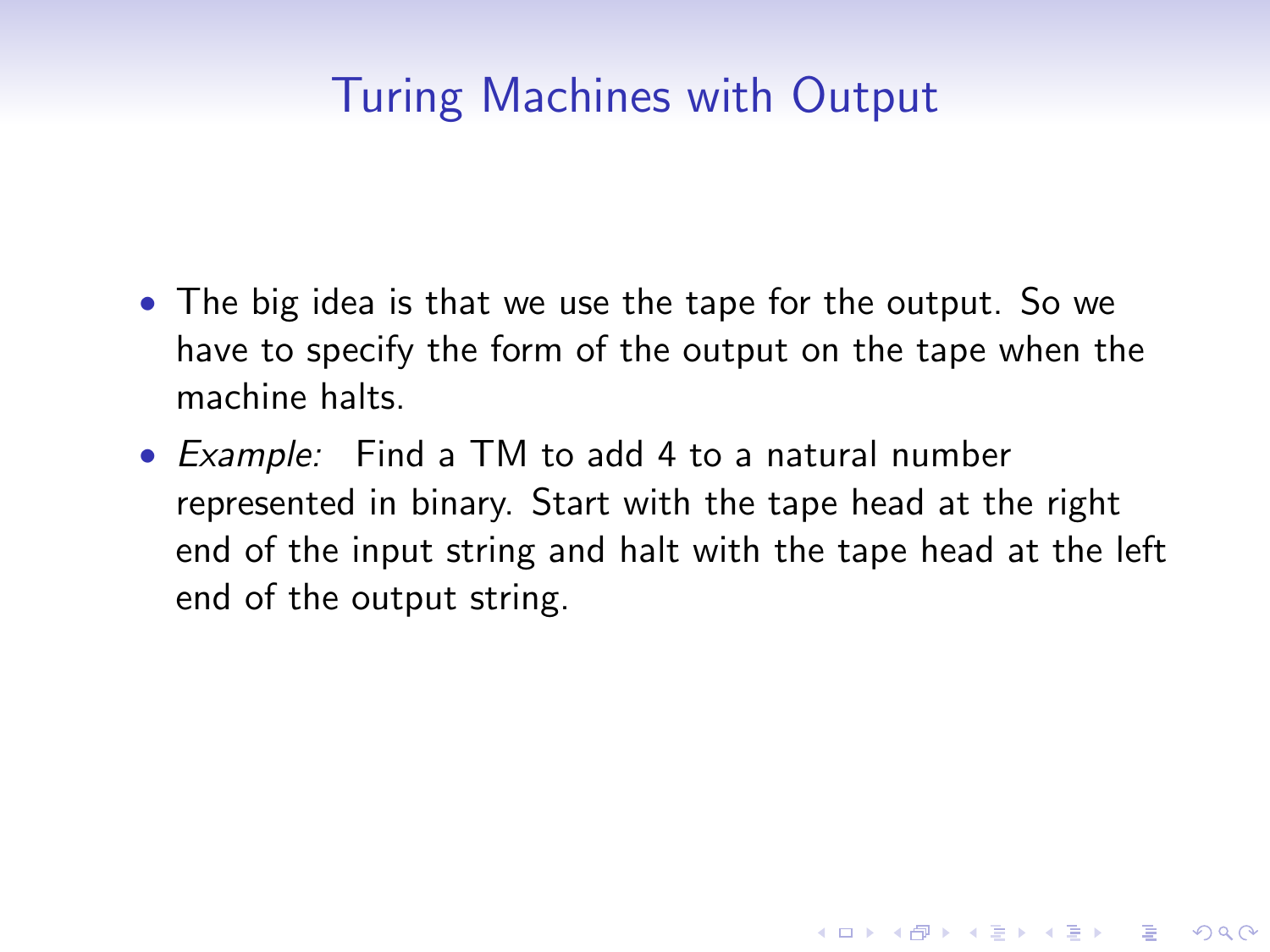# Turing Machines with Output

- The big idea is that we use the tape for the output. So we have to specify the form of the output on the tape when the machine halts.
- Example: Find a TM to add 4 to a natural number represented in binary. Start with the tape head at the right end of the input string and halt with the tape head at the left end of the output string.

- Solution: Let the start state be 0.
- $\bullet$  next slide  $\bullet$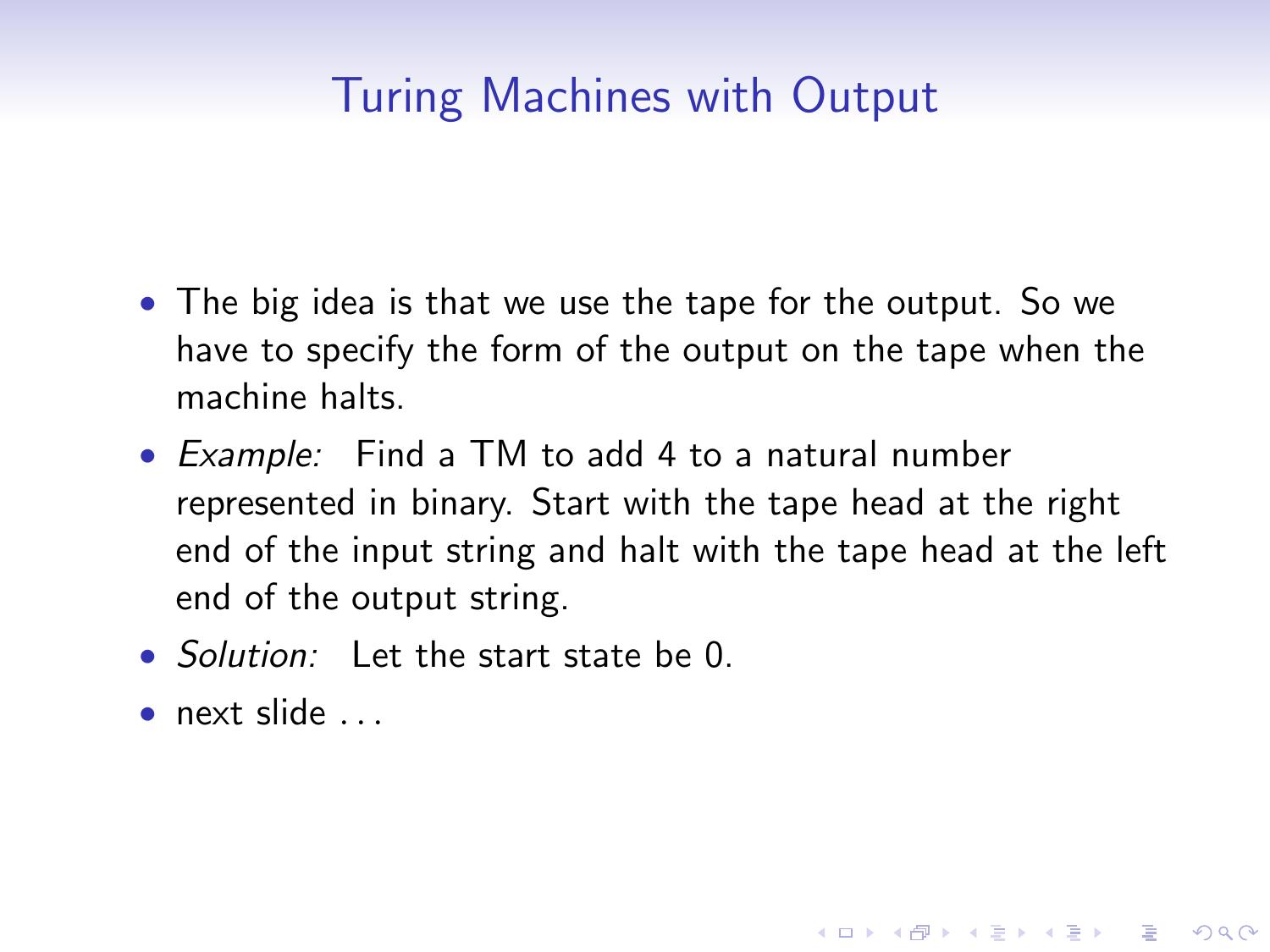# TM program

**KORK STRAIN A BAR SHOP** 

- Move two cells left:
	- $(0, 0, 0, L, 1)$
	- $(0, 1, 1, L, 1)$
	- $(1, 0, 0, L, 2)$
	- $(1, 1, 1, L, 2)$
	- $(1, \Lambda, 0, L, 2)$
- Add 1
	- $(2, 0, 1, L, 3)$  Move left
	- $(2, 1, 0, L, 2)$  Carry
	- $\bullet$  (2,  $\Lambda$ , 1,  $S$ , halt) Done
- Find left end of the string
	- $(3, 0, 0, L, 3)$
	- $(3, 1, 1, L, 3)$
	- $\bullet$  (3,  $\Lambda$ ,  $\Lambda$ ,  $R$ , halt) Done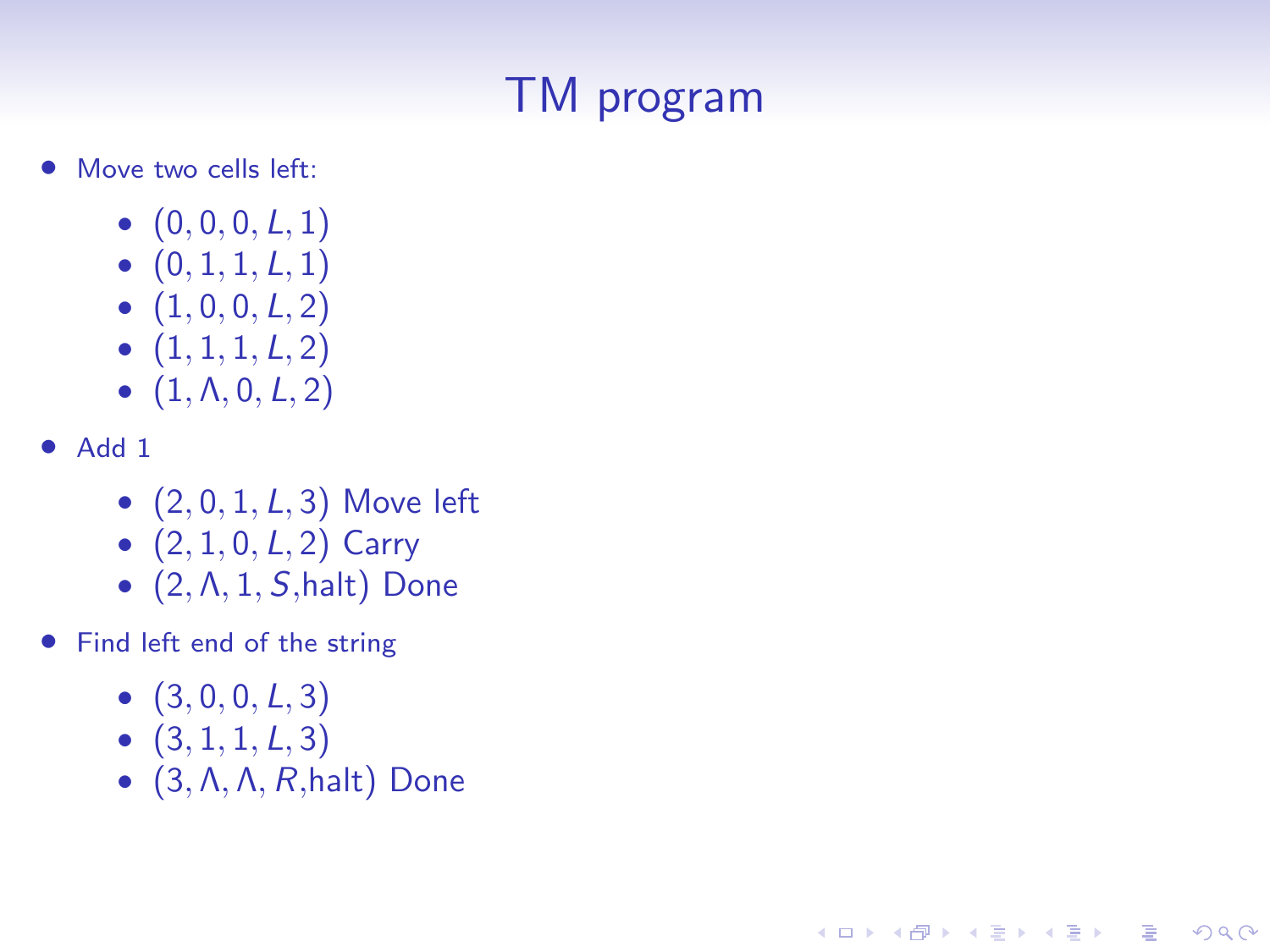# Alternative TM Definitions



- Or we can have a machine with multiple tapes.
- An *n*-head or *n*-tape instruction contains *n*-tuples for the cell contents and the move operations.
- Example: A typical instruction for a 2-head or a 2-tape TM is:

**KORK ERKER ADE YOUR** 

•  $(0, (a, b), (c, d), (L, R), 1)$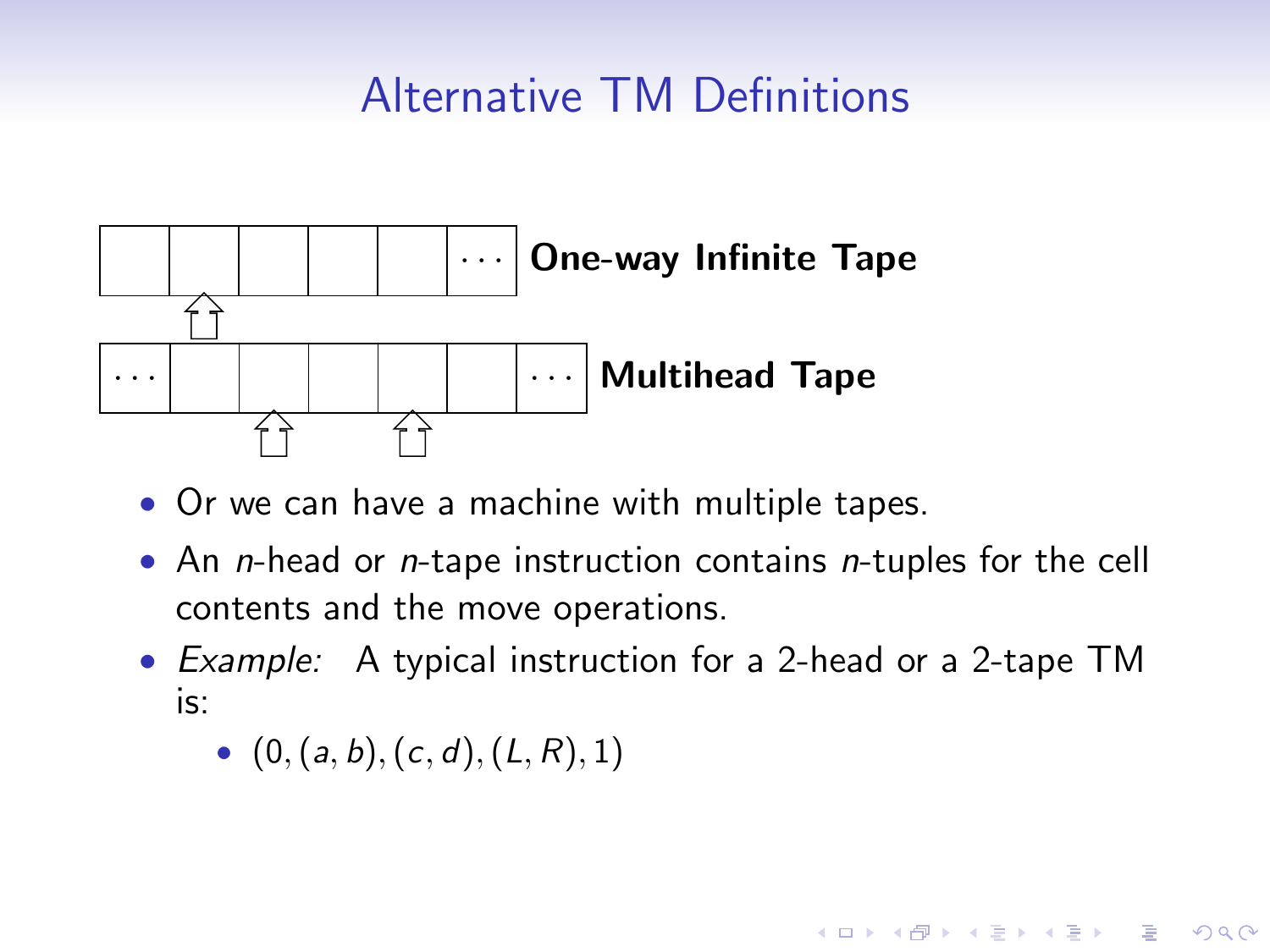#### Example 2-tape instructions

• Implement some sample PDA instructions as TM instructions for a 2-tape TM. Assume one tape holds the input string and the other tape holds the stack. Assume the input is scanned left to right and the stack grows from right to left.

| <b>PDA</b> Instruction              | TM Instruction                                               |
|-------------------------------------|--------------------------------------------------------------|
| 1. $(i, a, X, \text{nop}, j)$       | 1. $(i, (a, X), (a, X), (R, S), j)$                          |
| 2. $(i, a, X, pop, j)$              | 2. $(i, (a, X), (a, \Lambda), (R, R), j)$                    |
| 3. $(i, a, X, \text{push}(Y), j)$   | 3. $(i, (a, X), (a, X), (S, L), k)$ and                      |
|                                     | $(k, (a, \Lambda), (a, Y), (R, S), j)$                       |
| 4. $(i, \Lambda, X, \text{pop}, j)$ | 4. For each letter a: $(i, (a, X), (a, \Lambda), (S, R), j)$ |

**K ロ ▶ K @ ▶ K 할 X X 할 X → 할 X → 9 Q Q ^**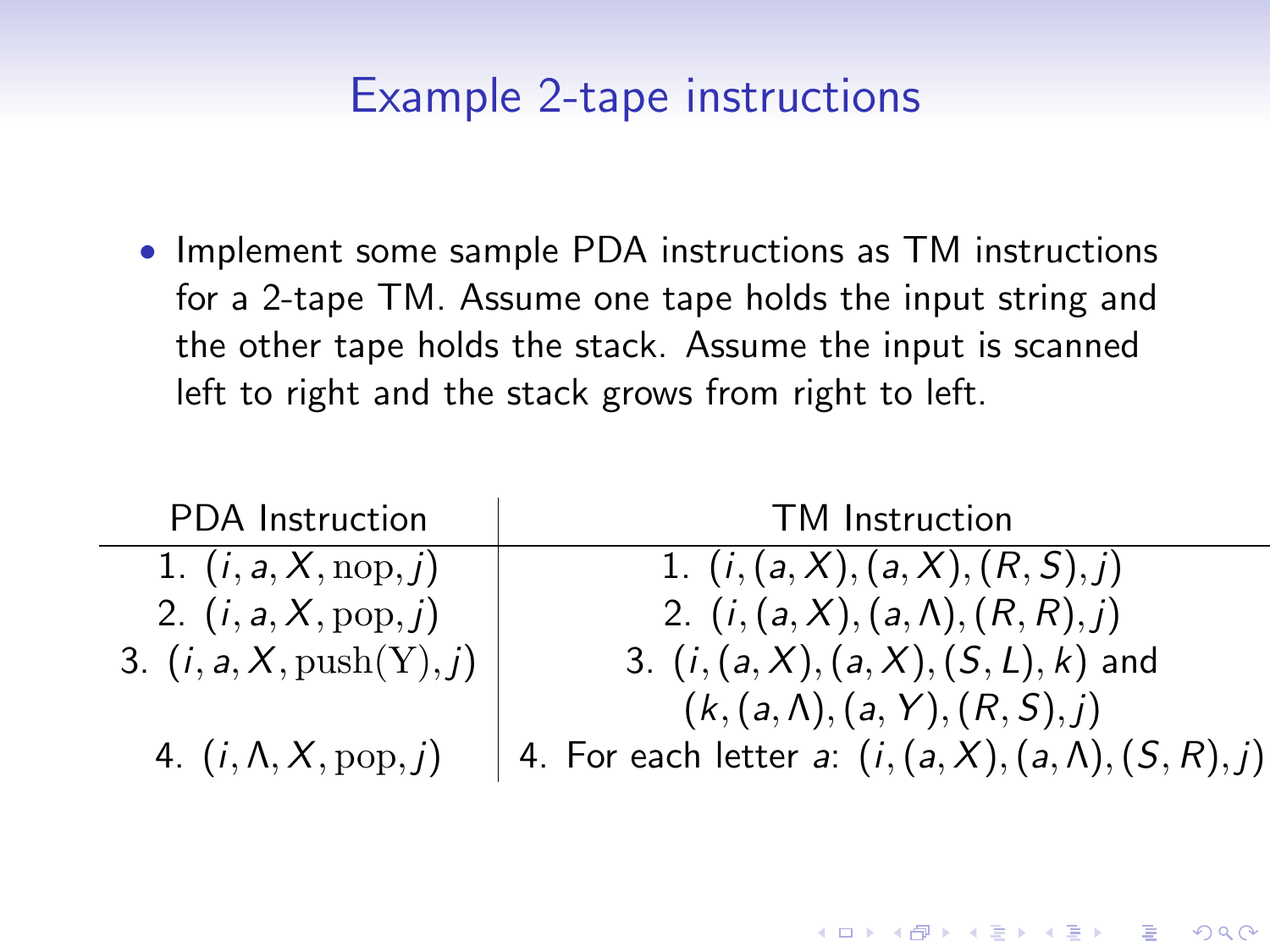### Nondeterministic Turing Machines

• Example: Generate an arbitrary string over  $\{a, b\}$  of length n.

K ロ K K (P) K (E) K (E) X (E) X (P) K (P)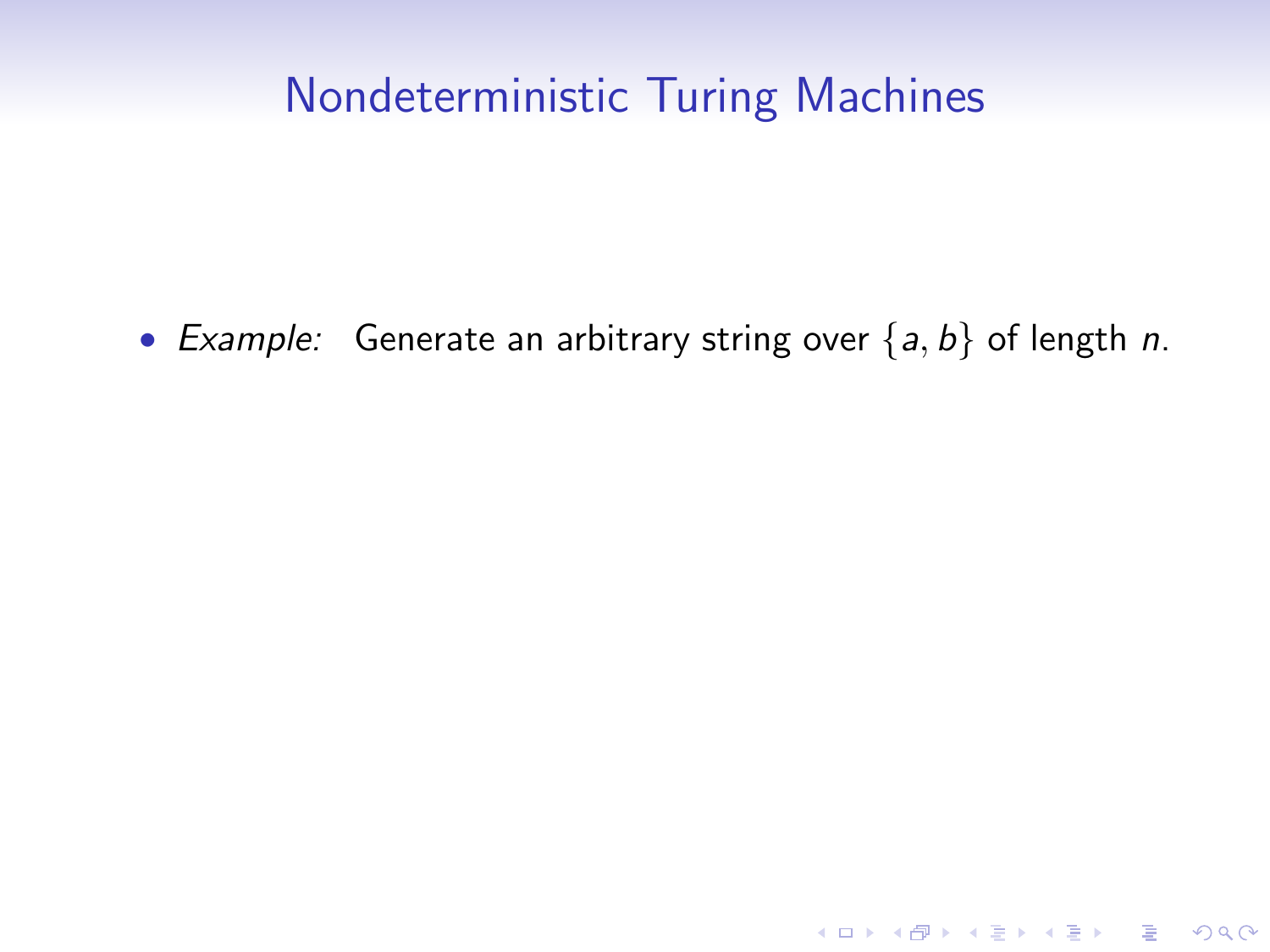### Nondeterministic Turing Machines

- Example: Generate an arbitrary string over  $\{a, b\}$  of length n.
- Solution: Assume the input is any string over  $\{a, b\}$  of length  $n.$  The tape head is at the right end of the output string.

- $(0, a, a, R, 0)$
- $(0, a, b, R, 0)$
- $(0, b, a, R, 0)$
- $(0, b, b, R, 0)$
- $\bullet$  (0,  $\Lambda$ ,  $\Lambda$ ,  $L$ , halt)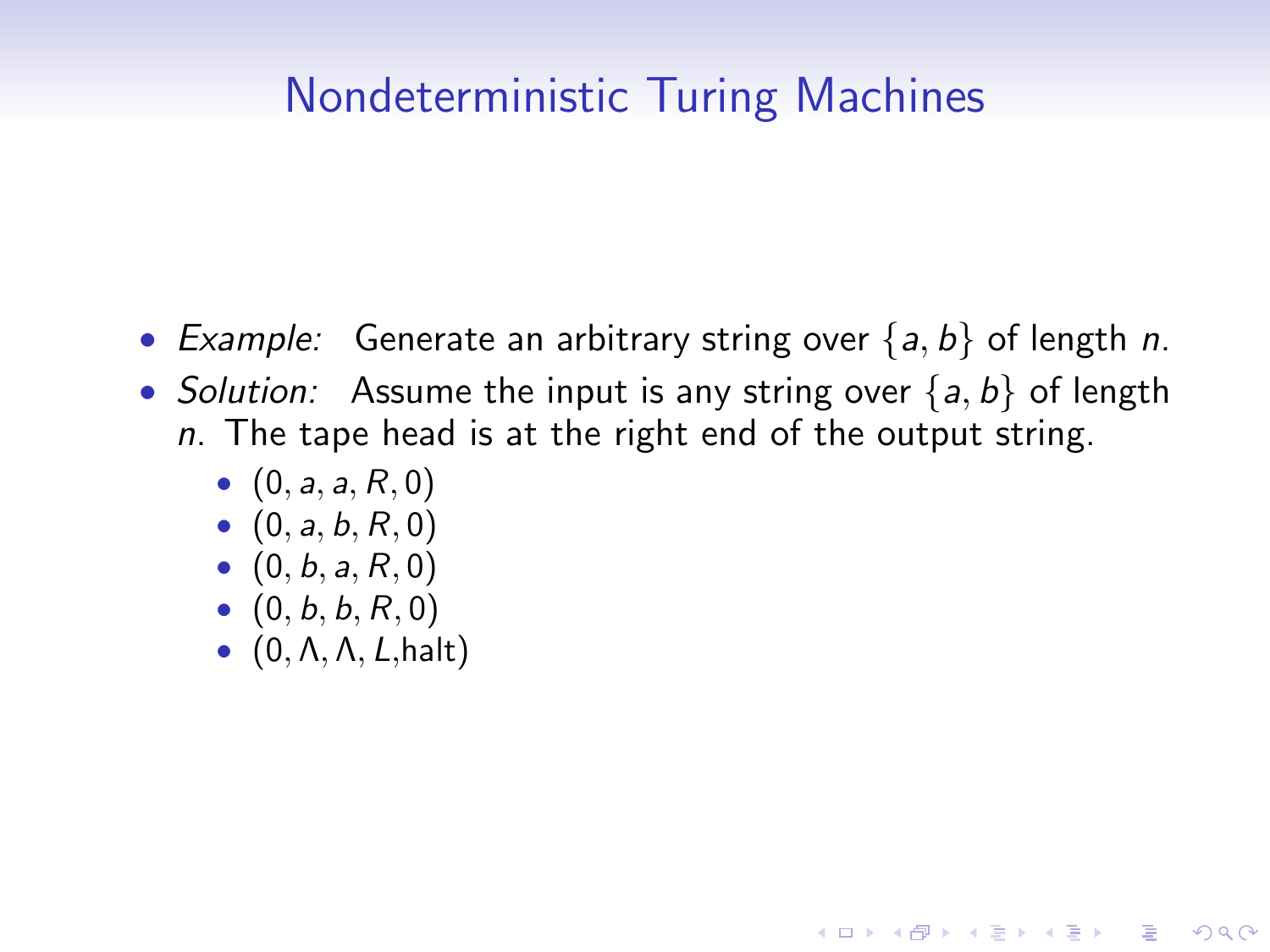### Same Power

- Nondeterministic TMs have the same power as deterministic TMs.
- The idea: Any nondeterministic TM can be simulated by a deterministic TM that simulates all 1-step computations, then all 2-step computations and so on. The process stops if some computation enters the halt state.

**KORKA SERKER ORA**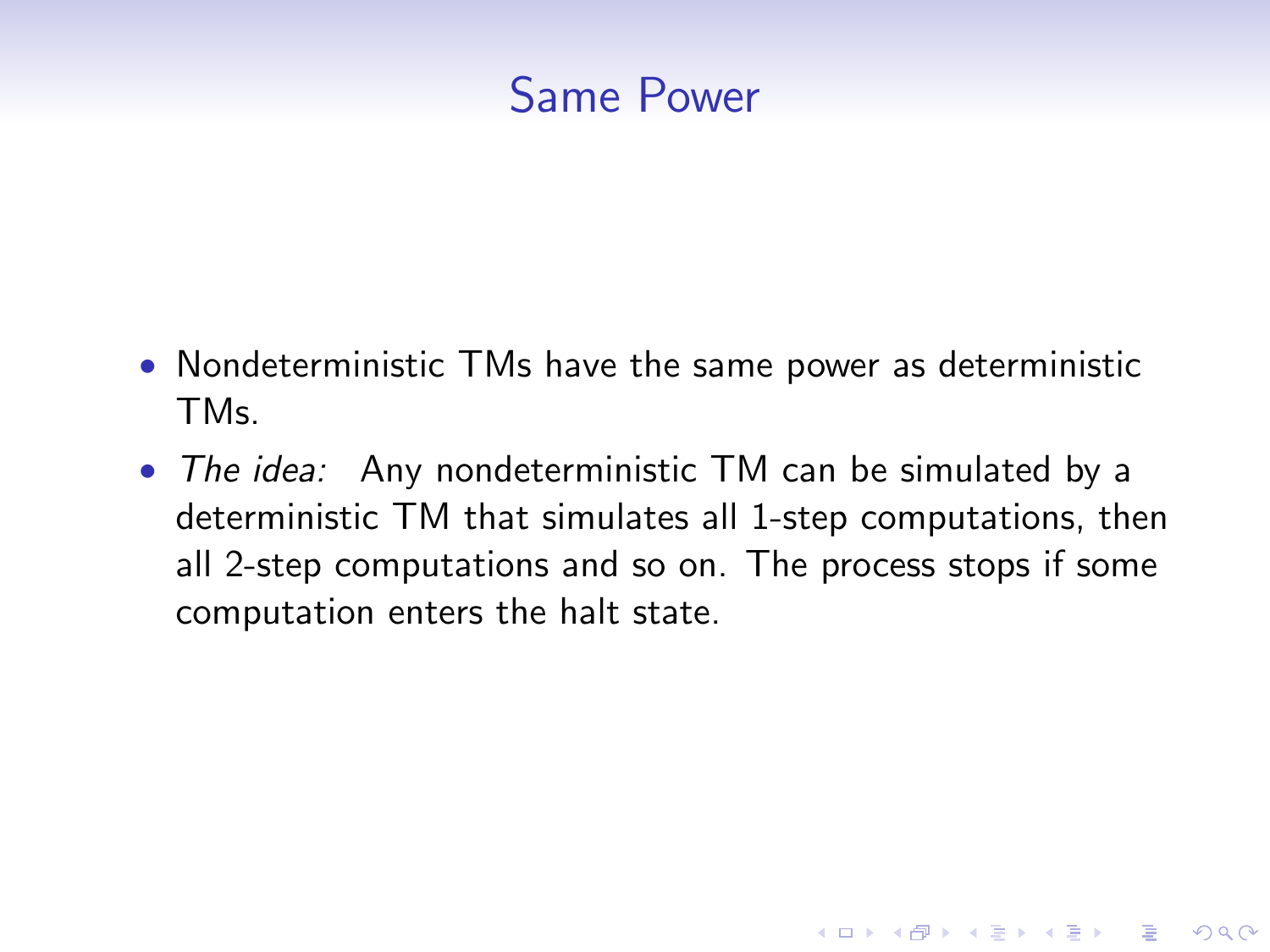# Universal Turing Machine

- So far, each problem we have solved involved constructing a different Turing machine specific to that problem. Is there a more general Turing machine that acts like a general-purpose computer? Yes.
- Imagine a Turing machine that takes as input an arbitrary Turing machine, M, together with an arbitrary input for M and performs the execution of M on the input.
- Such a machine is called a universal Turing machine. I am using one right now (more or less) to show you these slides.

4 D > 4 P + 4 B + 4 B + B + 9 Q O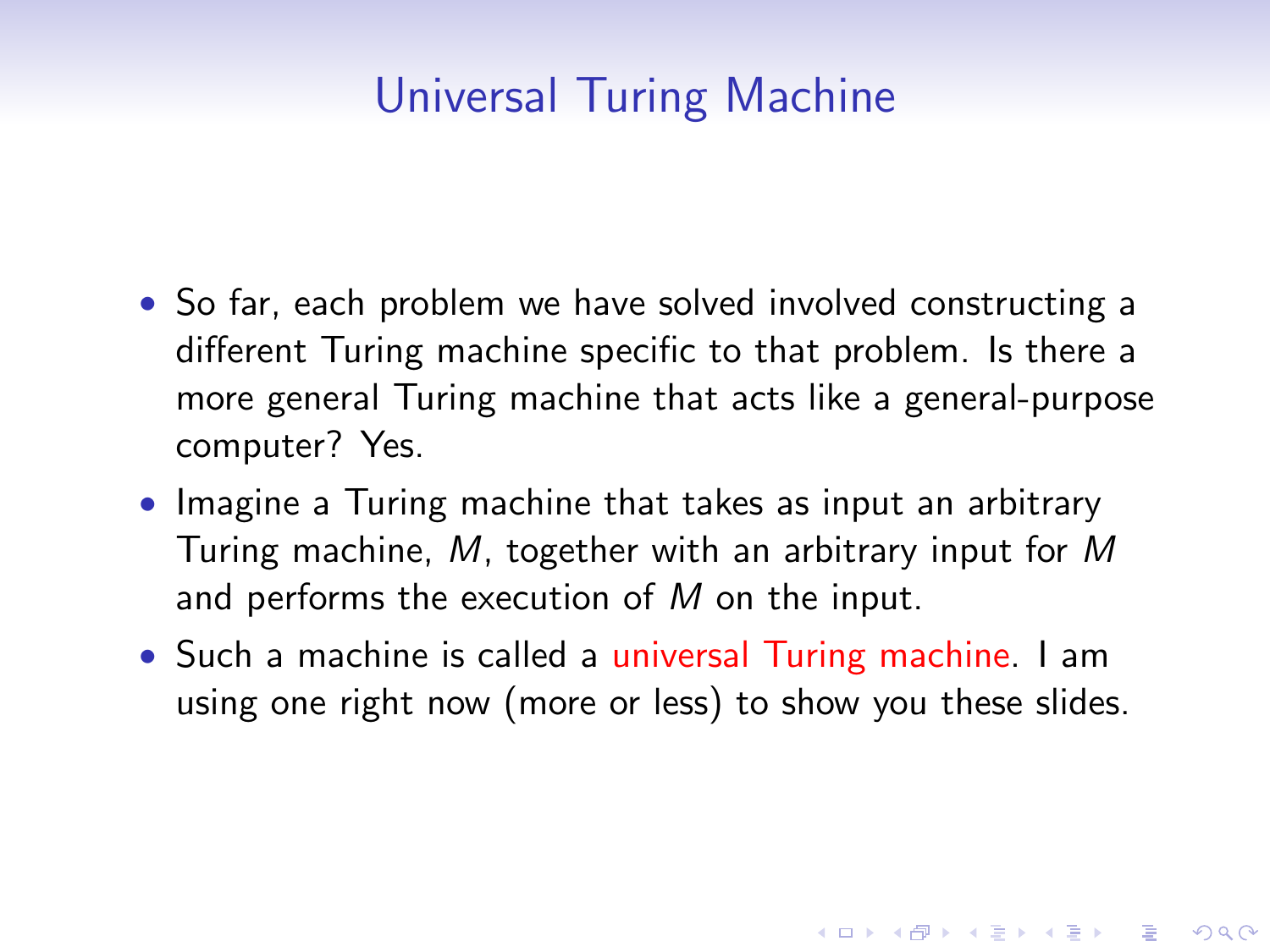### Universal TM description

- Describe a univeral TM, call it  $U$ . Since  $U$  can have only a finite number of instructions and a finite alphabet of tape cell symbols, we have to discuss the representation of any TM in terms of the fixed symbols of U.
- We assume a fixed alphabet of input symbols and a fixed set of states in our control. We can have a unique symbol for each of these input symbols and states. We have two strings for input, one for the Turing machine (which is an encoding of the finite number of 5-tuples that make up the Turing machine program) and one for the input (which is encoded in the alphabet of input symbols that our Turing machine recognizes (say, for example, ASCII)).